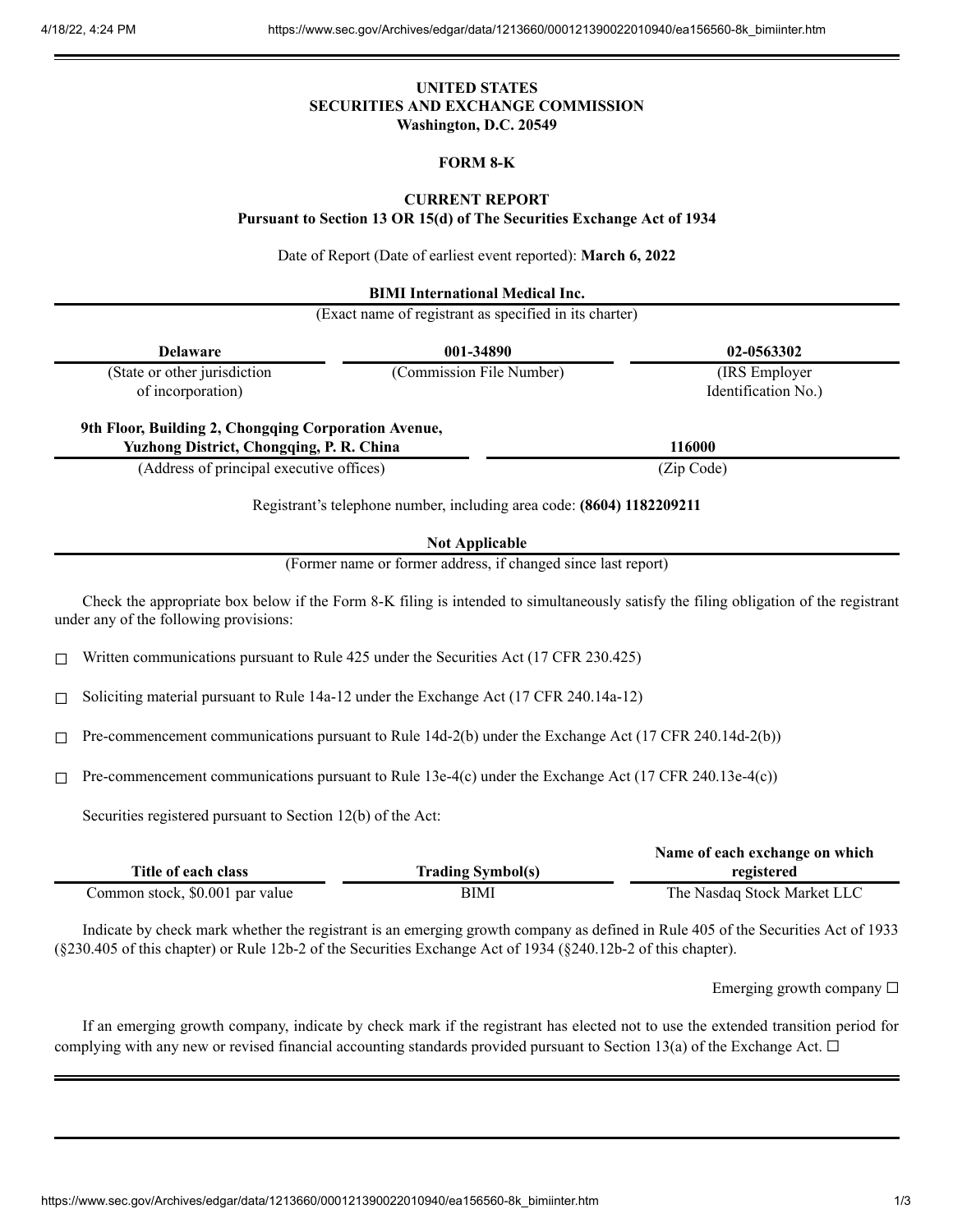# Item 5.02 Departure of Directors or Certain Officers; Election of Directors; Appointment of Certain Officers; Compensatory **Arrangements of Certain Officers.**

On March 6, 2022, Mr. Fengsheng Tan notified BIMI International Medical Inc (the "Company") of his intent to resign as a director of the Company effective immediately for personal reasons. Mr. Tan's decision did not result from any disagreement with the Company relating to its operations, policies or practices.